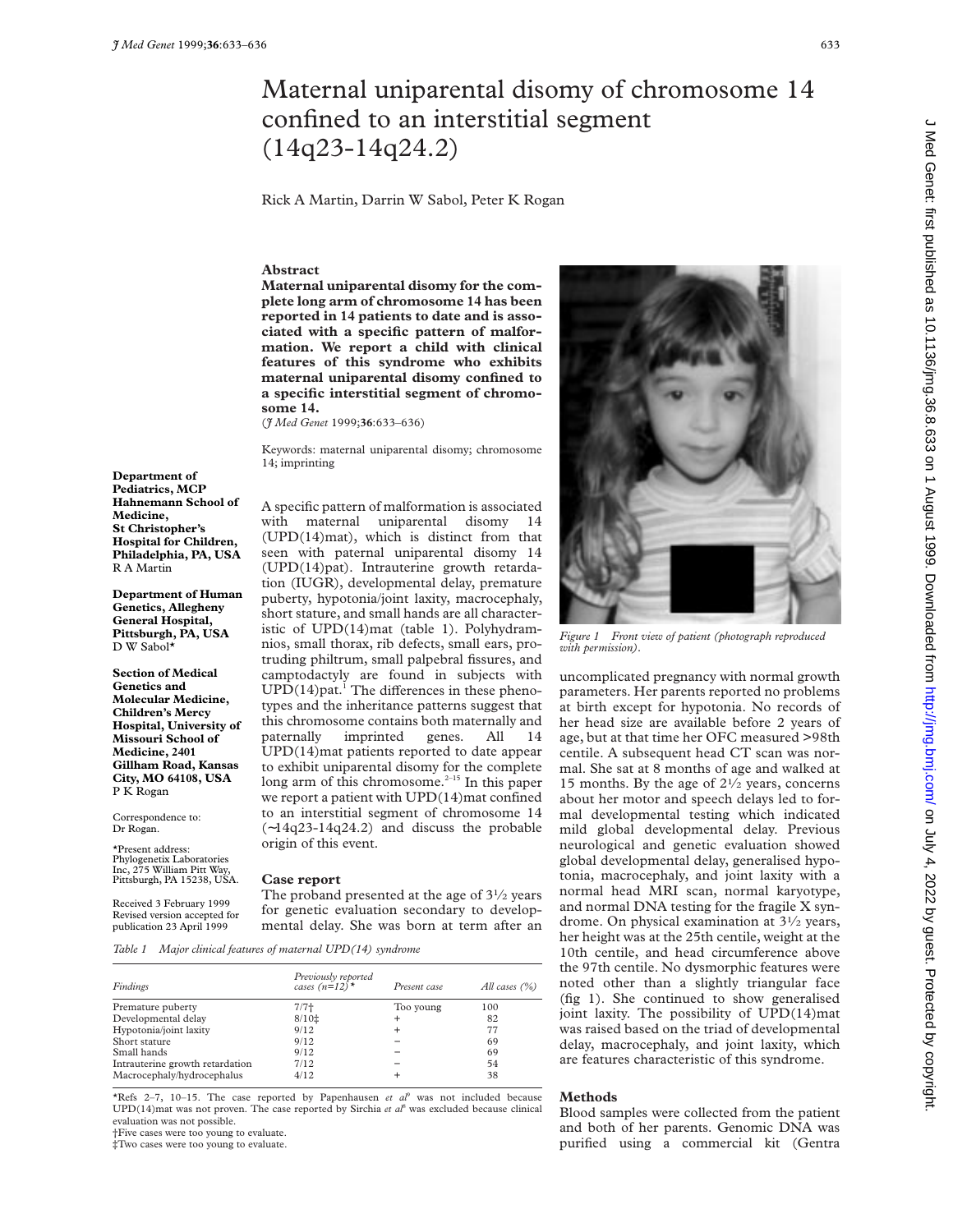*Table 2 Genotypic analysis\**

| Genetic locus | Coordinate†<br>(cM) | Father | Mother | Patient | Interpretation                                                             |
|---------------|---------------------|--------|--------|---------|----------------------------------------------------------------------------|
| D14S66        | 48                  | 2.3    | 1.2    | 1.3     | Biparental inheritance                                                     |
| D14S63        | 58                  | 1.2    | 1.2    | 1.2     | Heterozygous, parental origin undetermined                                 |
| D14S277       | 67                  | 2.2    | 1.1    | 1.1     | $UPD(14)$ mat                                                              |
| D14S268       | 68                  | 1.2    | 1.2    | 1.2     | Heterozygous, parental origin undetermined<br>(presumed hetero-UPD(14)mat) |
| D14S77        | 69                  | 2.2    | 1.3    | 1.3     | Hetero-UPD(14)mat                                                          |
| D14S1028      | 69-70               | 1.3    | 2.2    | 1.2     | Biparental inheritance                                                     |
| D14S61        | 75                  | 1.2    | 3.3    | 2.3     | Biparental inheritance                                                     |
| D14S59        | 76                  | 2.3    | 1.2    | 1.3     | Biparental inheritance                                                     |
| D14S74        | 76                  | 1.2    | 1.2    | 1.2     | Heterozygous, parental origin undetermined                                 |
| D14S67        | 85                  | 2.2    | 1.1    | 1.2     | Biparental inheritance                                                     |

Hetero-UPD(14)mat=maternal heterodisomy of chromosome 14.

\*Only informative markers are shown.

†Marker locations and order from the CEPH/Genethon Chromosome 14 Linkage Map. Positions of D14S1028 and D14S59 are inferred from the locations of common or linked loci on the Marshfield Sex Averaged Chromosome 14 Linkage Map.

Systems, Minneapolis, MN) and inheritance at polymorphic chromosome 14 genetic loci was analysed routinely by PCR.<sup>16</sup> The genetic markers (Research Genetics, Huntsville, AL) studied included D14S66, D14S63, D14S1002, D14S277, D14S268, D14S1028, D14S77, D14S61, D14S59, D14S74, D14S67, and D14S68. PCR conditions and genetic, cytogenetic, and physical map locations were obtained from the CEPH/Genethon and Marshfield genetic maps at the Genome Database (http://gdb.bioinfo.sickkids.on.ca/). PCR products were separated on denaturing polyacrylamide gels and visualised by exposure on autoradiography film.



*Figure 2 Autoradiographs of patient and parental genotypes at two loci that show UPD(14)mat.*

## **Results**

UPD(14)mat was observed at D14S277 and D14S77 was informative for heterodisomy  $(hetero-UPD(14)mat)$  (table 2, fig 2). D14S268, which maps between D14S277 and  $D14S77$ ,<sup>17</sup> was heterozygous and presumed to show heterodisomy (table 2). D14S66, which is proximal to these loci, and D14S1028, D14S61, and D14S67, which are distal, were biparentally inherited (table 2). In addition, markers D14S63 and D14S74 were found to be heterozygous, but the origin could not be determined owing to the presence of an allele shared by both parents. D14S68 was uninformative.

### **Discussion**

The maternal heterodisomic interval in this patient may be as small as 2 cM (the distance between D14S277 and D14S77) or as large as 21 cM (the distance between the flanking markers, D14S66 and D14S1028, displaying biparental inheritance). These genetic loci have been mapped to bands 14q23-14q24.2 (fig 3) and define the shortest genetic interval associated with the UPD(14)mat phenotype.

The ideogram in fig 3 compares the regions of UPD(14)mat in our patient with nine of the 14 previously reported cases, for which details of genetic markers were available. This patient with UPD(14)mat is unique because maternal disomy is confined to an interstitial segment of chromosome 14q (rather than the complete long arm, as reported in previous cases). Complete UPD(14)mat results from either gamete complementation or a meiotic non-disjunction event involving a derivative chromosome (isochromosome 14 or a Robertsonian translocation) followed by trisomy rescue.<sup>18</sup> Meiotic recombination may also ensue<sup>5 9 14</sup> and generate both iso- and heterodisomic regions (fig 3). However, interstitial maternal heterodisomy confined between biparentally inherited loci also requires an early postzygotic recombination event to have occurred. In the present case, a mitotic double exchange first occurred between the paternal and one of two maternal chromosomes in a trisomy 14 zygote. This was followed by mitotic non-disjunction of the recombinant derivative chromosome containing the paternally derived interstitial segment.

Allelic mitotic recombination occurs more often than has been previously recognized.<sup>19-21</sup> For example, between 20 and 28% of patients with sporadic Beckwith-Wiedemann syndrome show paternal isodisomy for the distal segment of chromosome 11p, felt to be the result of a single, rather than a double, postzygotic crossover event.<sup>22-24</sup> Double mitotic recombination is also associated with loss of heterozygosity (LOH)<sup>19 25</sup> and has recently been suggested as a possible mechanism for leukaemia in patients with mutations in the  $NF1$  gene<sup>25</sup> and revertant mosaicism in epidermolysis bullosa.<sup>26</sup> By contrast, the present case involves double reciprocal recombination without concomitant LOH.

Autosomal recessive inheritance has been suggested as an explanation for the UPD(14)mat phenotype based on previous observations of maternal isodisomy. <sup>4</sup> However, autosomal recessive inheritance is unlikely because no consistent isodisomic interval exists between all of the cases reported to date (fig 3). Imprinting has also been suggested as the mechanism to explain the UPD(14)mat phenotype.1 27 Although no human genes in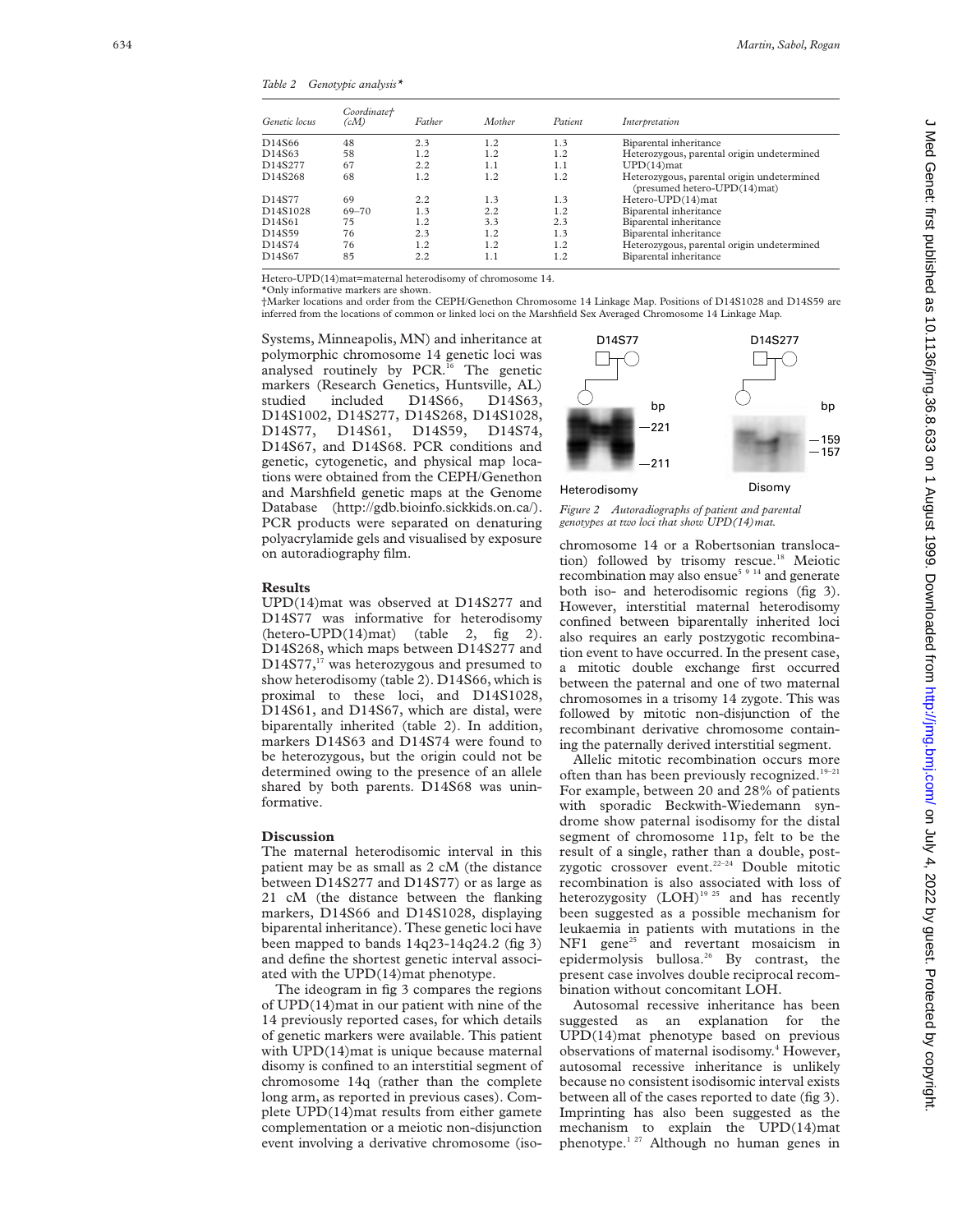



this region are yet proven to be imprinted, $27$  and imprinting effect is supported by studies in the mouse indicating that the distal portion of chromosome 12, recognised as a probable imprinted region, $28$  is syntenic with human chromosome 14q. Maternal origin effects based on studies of partial trisomy of chromosome 14q also suggest that 14q24.3-qter contains imprinted genes.<sup>27</sup> Paternally imprinted gene(s) have been localised to 14q22, based on transmission of an interstitial chromosome 14 duplication from a normal father to abnormal offspring.<sup>29</sup> We propose that reciprocally imprinted genes are present within 14q22-q24.2, as has been found previously in 11p15.5 and in 15q11.2-q13.<sup>30 3</sup> **Paying and Controller Comparison (Federal method) and Comparison Fiture in the Comparison of the Comparison of the Comparison of the Comparison of the Comparison of the Comparison of the Comparison of the Comparison of t** 

The extent of the disomic interval presented in this case should assist in refining the locations of imprinted genes associated with certain features found in UPD(14)mat syndrome. IUGR, short stature, and small hands have been seen in the majority of UPD(14)mat cases, but were not observed in our patient, suggesting that gene loci associated with their occurrence may be located outside the 14q23- 14q24.2 region. Patients with partial trisomy 14q owing to maternal non-disjunction exhibit intrauterine growth retardation and small hands more frequently than those with trisomy resulting from paternal segregation errors.<sup>2</sup> This common trisomy 14 interval is distal to the UPD(14)mat segment delineated in the current study. Finally, the occurrence of premature puberty (or lack thereof) in our patient, a consistent finding in other cases of UPD(14)mat, may facilitate localisation of imprinted gene(s) responsible for pathogenesis of this phenotype.

## **Note added in proof**

Four additional patients with UPD(14)mat have recently been documented by Kotzot.<sup>32</sup>

Grant support is gratefully acknowledged from the Public Health Service (CA74683), the American Cancer Society (DHP-132), and the Merck Genome Research Foundation to PKR. We thank Dr Merlin Butler for his comments on the manuscript.

- 1 Cotter PD, Kaffe S, McCurdy LD, Jhaveri M, Willner JP,
- Hirschhorn K. Paternal uniparental disomy for chromo-<br>some 14. *Am J Med Genet* 1997;**70**:74-9.<br>2 Temple IK, Cockwell A, Hassold T, Pettay D, Jacobs P.<br>Maternal uniparental disomy for chromosome 14. *J Med*
- Genet 1991;28:511-14.<br>
3 Pentao L, Lewis RA, Ledbetter DH, Patel PI, Lupski JR.<br>
Maternal uniparental isodisomy of chromosome 14:<br>
association with autosomal recessive rod monochromacy. *Am J Hum Genet* 1992;**50**:690-9.
- 4 Antonarakis SE, Blouin JL, Maher J, Avramopoulos D, Thomas G, Talbot CC. Maternal uniparental disomy for human chromosome 14, due to loss of a chromosome 14 from somatic cells with t(13;14) trisomy 14. *Am J Hum*
- Genet 1993;52:1145-52.<br>5 Healey S, Powell F, Battersby M, Chenevix-Trench G, McGill<br>J. Distinct phenotype in maternal uniparental disomy of<br>chromosome 14. Am J Med Genet 1994;51:147-9.<br>6 Robinson WP, Bernasconi F, Basaran
- gin of homologous robertsonian translocations and iso-chromosomes. *Am J Hum Genet* 1994;**54**:290-302.
- 7 Morichon-Delvallez N, Segues B, Pinson MP, *et al*. Maternal uniparental disomy for chromosome 14 by secondary nondisjunction of an initial trisomy. *Am J Hum Genet* 1994;**55**:A379.
- 8 Sirchia SM, De Andreis C, Pariani S, *et al*. Chromosome 14 maternal uniparental disomy in the euploid cell line of a fetus with mosaic 46,XX/47,XX,+14 karyotype. *Hum Genet* 1994;**94**:355-8.
- 9 Papenhausen PR, Mueller OT, Johnson VP, Sutcliffe M, Diamond TM, Kousseff BG. Uniparental isodisomy of chromosome 14 in two cases: an abnormal child and a normal adult. Am  $\hat{\jmath}$  Med Genet 1995;59:271-5.
- 10 Coviello DA, Panucci E, Mantere MM, et al. Maternal uniparental disomy for chromosome 14. *Acta Genet Med*
- *Gemellol (Roma)* 1996;**45**:169-72. 11 Linck L, McMilin K, Popovich B, Magenis RE. Maternal uniparental disomy for chromosome 14. *Am J Hum Genet* 1996;**59**:A124.
- 12 Tomkins DJ, Roux A, Waye J, Freeman VP, Cox DW, Whe-lan DT. Maternal uniparental isodisomy of human chromosome 14 associated with a paternal t(13q14q) and precocious puberty. *Eur J Hum Genet* 1996;**4**:153-9.
- 13 Splitt MP, Goodship JA. Another case of maternal uniparental disomy chromosome 14 syndrome. *Am J Med*
- 14 Desilets V, Yong S, Kalousek D, *et al.* Maternal uniparental disomy for chromosome 14. *Am J Hum Genet* 1997;
- **61**:A691. 15 Miyoshi O, Hayashi S, Fujimoto M, Tomita H, Sohda M, Miikawa N. Maternal uniparental disomy for chromosome 14 in a boy with intrauterine growth retardation. *J Hum*
- *Genet* 1998;**43**:138-42. 16 Woodage T. Prasad M, Dixon JW, *et al*. Bloom syndrome and maternal uniparental disomy for chromosome 15. *Am J Hum Genet* 1994;**55**:74-80.
- 17 Cox DW, Gedde-Dahl T Jr, Menon AG, et al. Report of the second international workshop on human chromosome 14 mapping 1994. Cytogenet Cell Genet 1995;69:160-71.<br>18 Spence JE, Perciaccante RG, Greig GM, et al. Uniparental
- disomy as a mechanism for human genetic disease. *Am J Hum Genet* 1998;**42**:217-26.
- 19 Moynahan ME, Jasin M. Loss of heterozygosity induced by a chromosomal doublestrand break. *Proc Natl Acad Sci*
- *USA* 1997;**94**:8988-93. 20 Benjamin MB Potter H, Yandell DW, Little JB. A system for assaying homologous recombination at the endogenous human thymidine kinase gene. *Proc Natl Acad Sci USA*
- 1991;**88**:6652-6. 21 Godwin AR, Bollag RJ, Christie DM, Liskay RM. Spontaneous and restriction enzyme-induced chromosomal recombination in mammalian cells. *Proc Natl Acad Sci USA* 1994;**91**:12554-8.
- 22 Henry I, Puech A, Riesewijka A, *et al*. Somatic mosaicism for partial paternal isodisomy in Wiedemann-Beckwith syndrome: a post-fertilization event. *Eur J Hum Genet* 1993;**1**:19-29.
- 23 Schneid H, Seruin D, Vazquez MP, Gorumelen M, Cabrol<br>S, Le Bouc Y. Parental allele specific methylation of the<br>human insulin-like growth factor II gene and the<br>Beckwith-Wiedemann syndrome. *J Med Genet* 1993;30:
- 353-62. 24 Slatter RE, Elliott M, Welham K, *et al*. Mosaic uniparental disomy in Beckwith-Wiedemann syndrome. *J Med Genet* 1994;**31**:749-753.
- 25 Stephens K, Weaver M, Leppig K, *et al*. Double mitotic recombination at common breakpoint intervals leading to interstitial isodisomy and LOH. *Am J Hum Genet* 1998;**63**: A39.
- 26 Jonkman MF, Scheffer H, Stulp R, et al. Revertant mosaicism in epidermolysis bullosa caused by mitotic gene conversion. *Cell* 1997;**88**:543-51.
- 27 Georgiades P, Chierakul C, Ferguson-Smith AC. Parental origin effects in human trisomy for chromosome 14q implications for genetic imprinting. *J Med Genet* 1998;**35**:  $821 - 4$
- 28 Cattanach BM, Barr J, Jones J. Use of chromosome rearrangements for investigations into imprinting in the